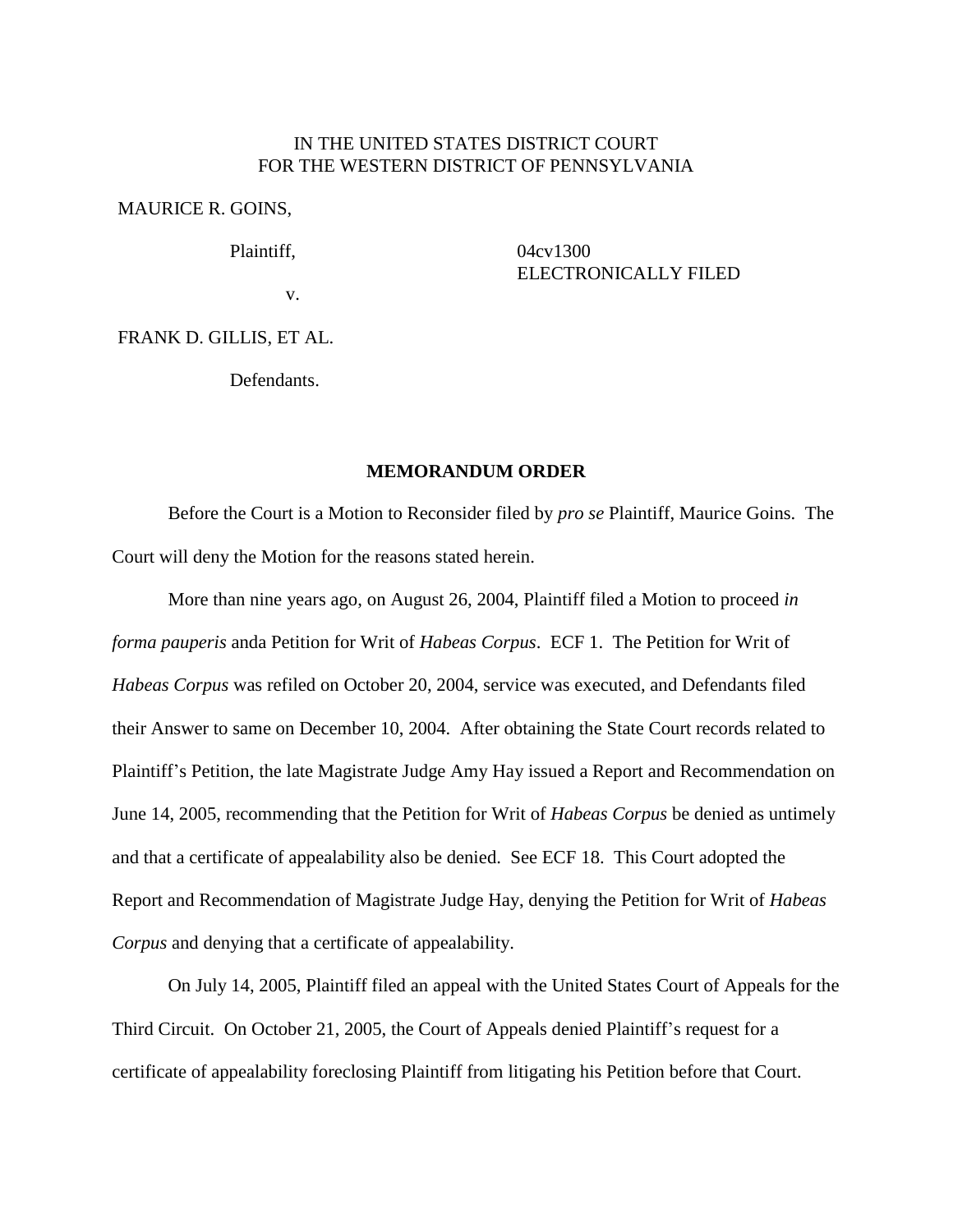Following this 2005 decision, nothing substantive appeared on the Court's docket for over nine years. Then, on December 9, 2014, Plaintiff filed a Motion for Relief from Reproducing the Record and Making Copies. [ECF 28.](https://ecf.pawd.uscourts.gov/doc1/15714536472) This case was referred to Magistrate Judge Robert Mitchell, who, on December 11, 2014, denied the request as moot via a Text Order stating: "ORDER denying as moot [28] Motion for relief from reproducing record since a certificate of appealability was denied over nine years ago and there is nothing pending at CA  $04-1300$ ."

Also on December 11, 2014, Plaintiff filed a Motion for Leave to file an Amended *Habeas Corpus* Petition*.* [ECF 29.](https://ecf.pawd.uscourts.gov/doc1/15714539570) In response to this Motion, Magistrate Judge Mitchell issued a Text Order granting in part and denying in part Plaintiff's Motion. Magistrate Judge Mitchell ordered as follows: "ORDER granting in part and denying in part [29] Motion for Leave to File amended petition. Leave to amend his 2004 petition is denied. Leave to proceed *in forma pauperis* is granted and the Clerk is directed to file the amended petition at a new case number." See Text Order at docket entry dated December 11, 2014.

As a result of Magistrate Judge Mitchell's December 11, 2014 Order, the Clerk opened another case (at docket number 14cv1683) and filed Plaintiff's Motion to proceed *in forma pauperis* at docket entry number 1, and then filed the [Amended] Petition for Writ of *Habeas Corpus* at docket entry number 2. On December 16, 2014, Magistrate Judge Mitchell issued the following Order transferring the entire matter to the United States Court of Appeals:

#### MEMORANDUM and ORDER

#### Mitchell, M.J.:

Maurice R. Goins, an inmate at the State Correctional Institution at Huntingdon has presented a petition for a writ of habeas corpus which he has been granted leave to prosecute in forma pauperis.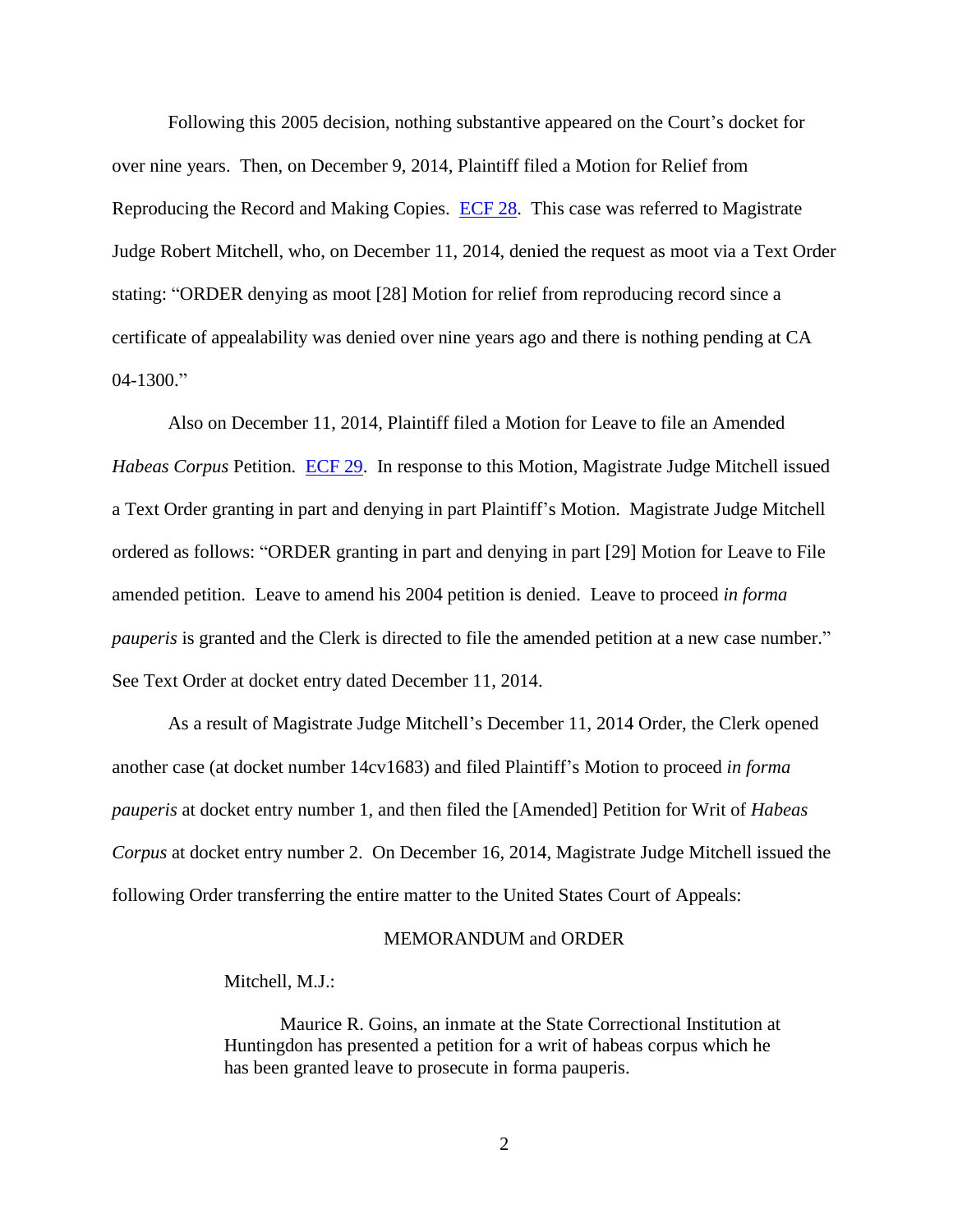Goins is presently serving a twenty to forty year sentence imposed on November 9, 1999, following his conviction by a jury of criminal homicide at No. CP-02-CR-8059-1998 in the Court of Common Pleas of Allegheny County, Pennsylvania.<sup>1</sup>

However, this is not Goins' first federal petition challenging his conviction at CP-02-CR-8059-1998. At 04-cv-1300[,] Goins filed a habeas corpus petition which was dismissed as untimely on June 30, 2005 and a certificate of appealability was denied on October 21, 2005. At 09 cv-1484[,] he submitted a habeas petition which was dismissed as successive on February 9, 2010. At 12-cv-711 he submitted another petition which was dismissed on August 2, 2011 for failure to prosecute. Finally, at 2:12-cv-1598 he filed a fourth federal habeas corpus petition challenging that same conviction. The latter petition was dismissed on November 20, 2012 as time barred and a certificate of appealability was denied. No appeal was pursued.<sup>2</sup> Goins now returns to this Court again seeking to challenge his state court conviction.

The Antiterrorism and Effective Death Penalty Act, signed into law on April 24, 1996, included several major reforms to the federal habeas corpus laws. As part of this habeas corpus reform, Congress amended 28 U.S.C.' 2244 to prohibit district courts from entertaining claims presented in a second or successive habeas corpus application unless the appropriate federal court of appeals authorizes such filing. The relevant amended language provides as follows:

- (A) Before a second or successive application permitted by this section is filed in the district court, the applicant shall move in the appropriate court of appeals for an order authorizing the district court to consider the application.
- (B) A motion in the court of appeals for an order authorizing the district court to consider a second or successive application shall be determined by a three-judge panel of the court of appeals.
- (C) The court of appeals may authorize the filing of a second or successive application only if it determines that the application makes a prima facie showing that the application satisfies the requirements of this subsection.

 $\overline{a}$ 

<sup>&</sup>lt;sup>1</sup> See: Petition at  $\P\P$  1-6.

<sup>2</sup> Goins also filed a "petition for a writ of habeas corpus ad testificandum" at 2:12-cv-373 which was dismissed as meritless on November 20, 2012.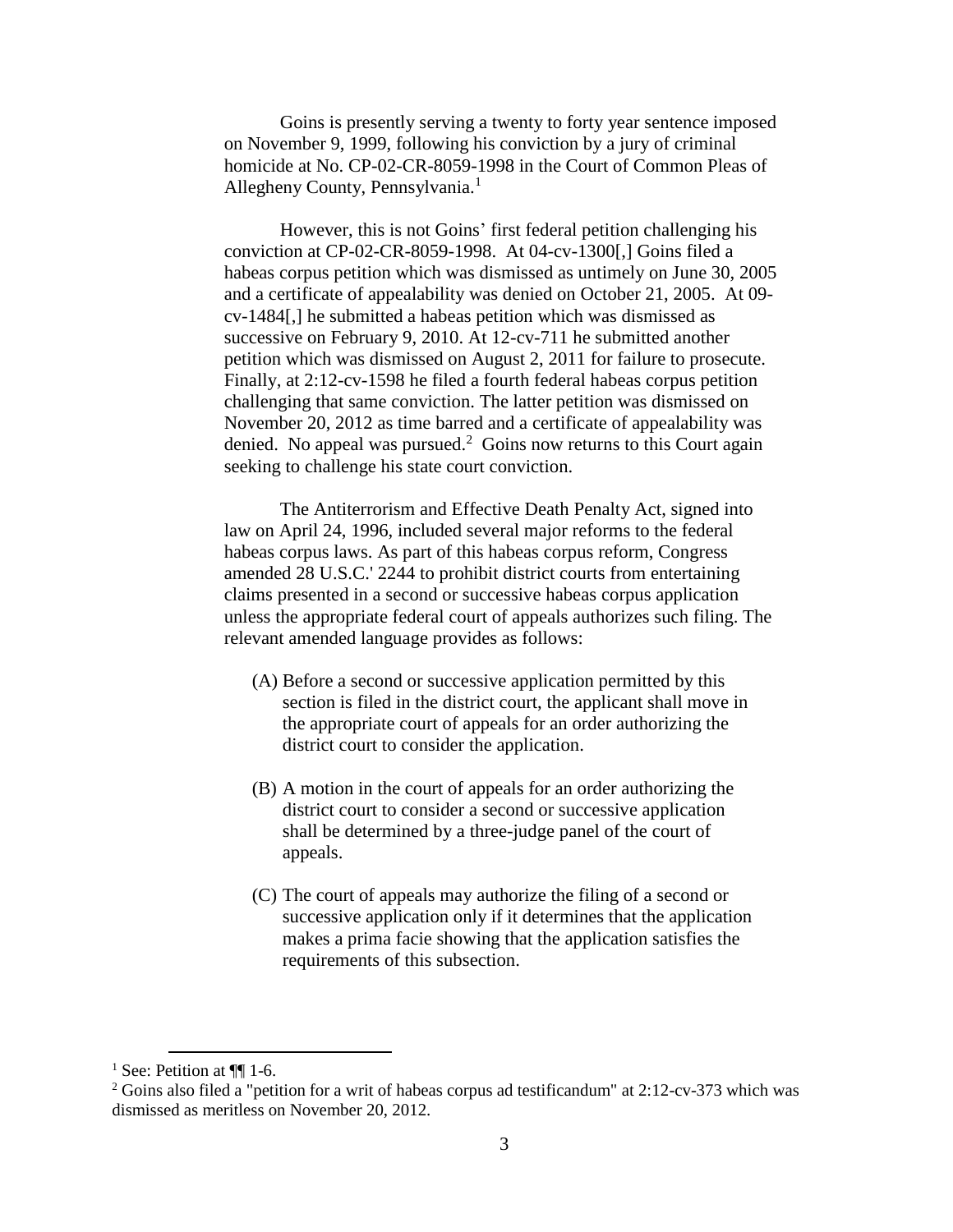- (D) The court of appeals shall grant or deny the authorization to file a second or successive application not later than 30 days after the filing of the motion.
- (E) The grant or denial of an authorization by a court of appeals to file a second or successive application shall not be appealable and shall not be the subject of a petition for rehearing or for a writ of certiorari.

28 U.S.C. § 2244(b)(3).

Because the instant petition was improperly filed in this court as opposed to the Court of Appeals as required by 28 U.S.C. 2244(b)(3)(A), this Court lacks jurisdiction over it without the authorization of the Court of Appeals, and it will be transferred to the United States Court of Appeals for the Third Circuit pursuant to 28 U.S.C. 1631 for consideration as a successive petition.

An appropriate Order shall be entered.

See, 2:14-cv-01683-RCM at docket entry 3.

Now, nearly three years later, Plaintiff is asking this Court to Reconsider Magistrate Judge's Order filed in the instant matter which **granted** Plaintiff the substantive relief he sought in his Motion frilled at [ECF 29.](https://ecf.pawd.uscourts.gov/doc1/15714539570) [ECF 29](https://ecf.pawd.uscourts.gov/doc1/15714539570) was Plaintiff's request to proceed *in forma pauperis* and amend his *habeas* Petition. Again, Magistrate Judge Mitchell, via text order, directed the Clerk to file Plaintiff's amended *habeas* Petition at a new docket number, which the Clerk did. Thus, the only portion of Plaintiff's December 11, 2014 request (filed at  $ECF$  29) which Magistrate Judge Mitchell denied was that the amended *habeas* Petition be filed on this specific docket.

Simply stated, Magistrate Judge Mitchell **granted** the substance of Plaintiff's Motion filed at [ECF 29](https://ecf.pawd.uscourts.gov/doc1/15714539570) on this docket, by ordering that a new docket be opened to allow litigation on Plaintiff's [Amended] Writ to proceed. Accordingly, the Court will deny Plaintiff's Motion to Reconsider the Motion filed by Plaintiff at [ECF 29](https://ecf.pawd.uscourts.gov/doc1/15714539570) as moot given that he was successful on that Motion.